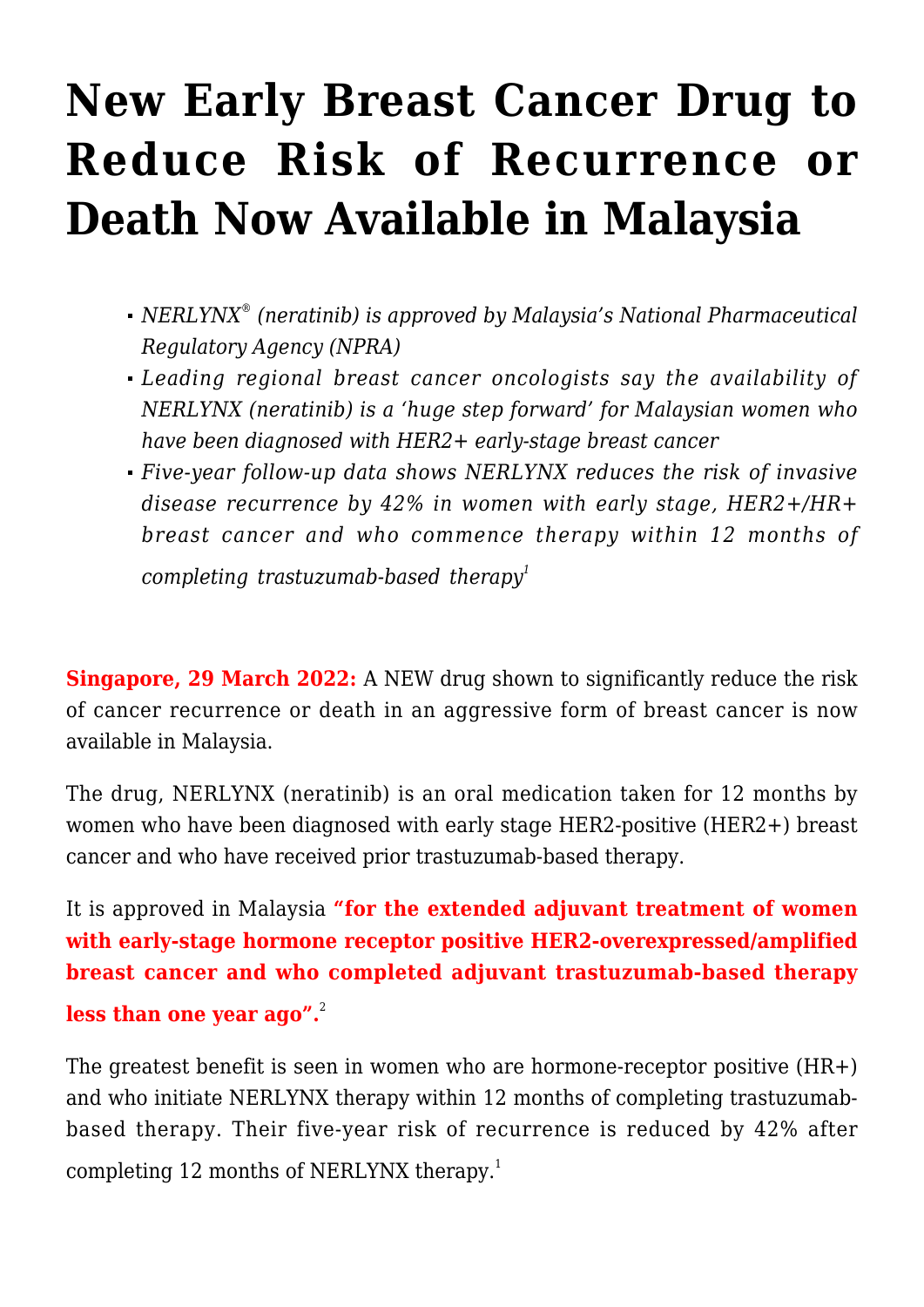Malaysian breast cancer oncologist Dr Mastura Md Yusof from Cancer Centre at Pantai Hospital Kuala Lumpur said around 2500 women were diagnosed with early-stage breast cancer every year in Malaysia. She describes the availability of NERLYNX as "very welcome for many women and their families".

"As oncologists treating these patients on the field, we welcome any new therapy that can give benefits to patients," Dr Mastura said. "We know about thirty percent of early-stage breast cancer patients will relapse in the first three years after standard treatment. Any further treatment that we can provide to further reduce the risk of recurrence in some of these women must be considered.

"Malaysian women typically are very hardworking, and frequently are the main income generators in many households. If they develop breast cancer, we must give them the best shot at life so they can continue to live with dignity, and contribute to their family, work and society."

NERLYNX is being made available by independent pharmaceutical company, Specialised Therapeutics (ST), in partnership with Zuellig Pharma Sdn Bhd, who will be distributing NERLYNX in Malaysia.

ST Chief Executive Officer Carlo Montagner said NERLYNX represented a new stage of treatment for Malaysian women.

"This is the first time Malaysian women are being presented with an opportunity for *extended*-adjuvant therapy that will reduce the risk of disease recurrence," he said.

"We are pleased to be at the forefront of this new treatment paradigm and look forward to changing outcomes for these women and their families and friends."

#### **Ends.**

## **About NERLYNX**

NERLYNX (neratinib) is an irreversible tyrosine kinase inhibitor that blocks signal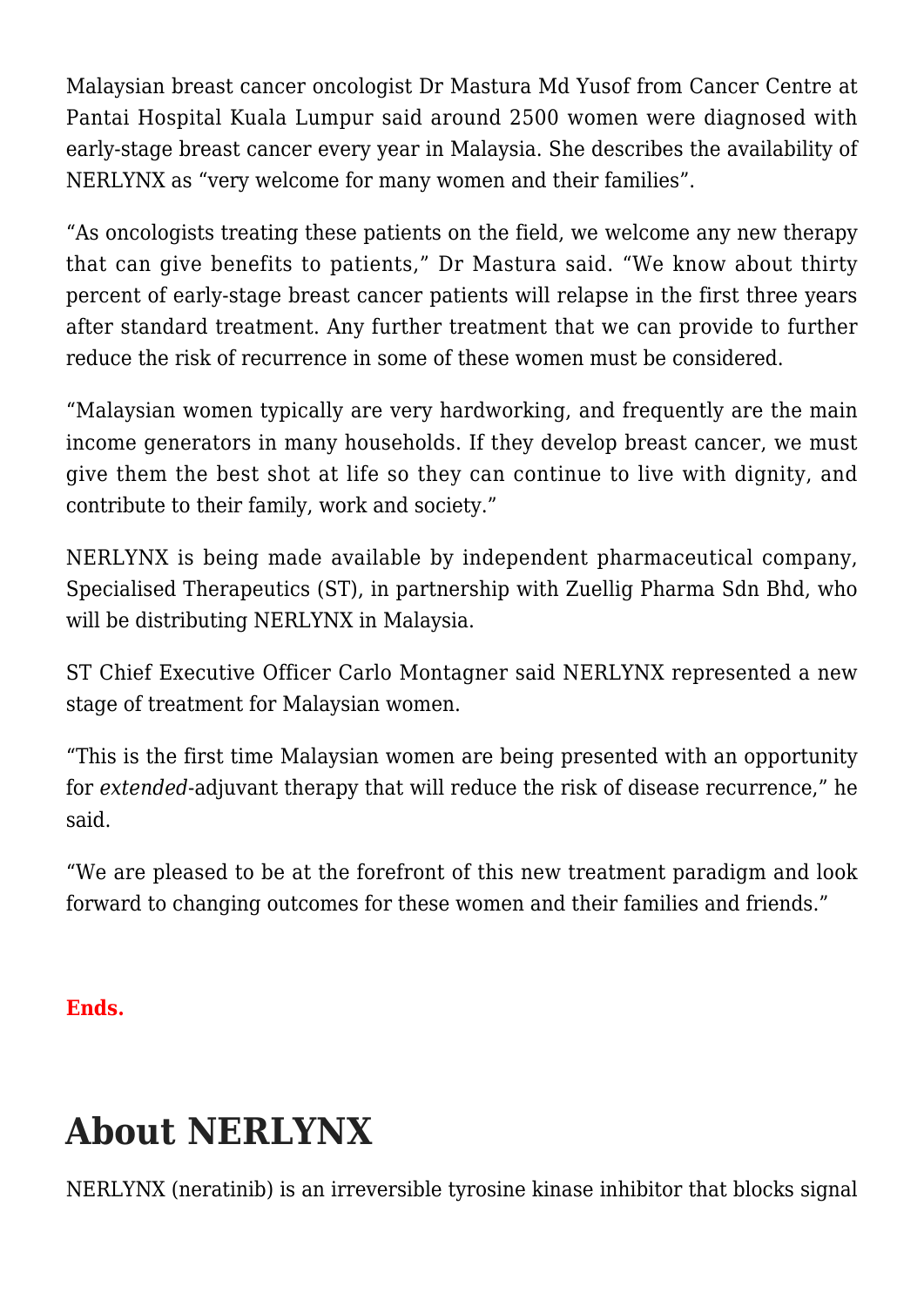transduction through the epidermal growth factor receptors, HER1, HER2 and  $HFR4.<sup>2</sup>$ 

NERLYNX is the first HER2-targeted medication approved by the FDA as extended adjuvant treatment for early stage HER2-positive (HER2+) breast cancer, for patients who have previously been treated with trastuzumab following surgery (i.e., adjuvant trastuzumab-based therapy). NERLYNX is also the first anti-HER2 treatment to be European Commission (EC) approved as extended adjuvant therapy for early-stage HR+ / HER2-positive breast cancer following adjuvant trastuzumab-based therapy.<sup>2</sup>

Extended adjuvant therapy is the next step of treatment that follows adjuvant therapy (treatment after surgery) to further reduce the risk of breast cancer returning.

NERLYNX is an oral tablet and works by binding to multiple receptors inside the cancer cell, blocking signals that tell cancer cells to grow and multiply.<sup>2</sup>

#### **About HER2+ Breast Cancer**

Up to 20% of patients with breast cancer tumors over-express the HER2 protein (HER2-positive disease) and in the ExteNET study, 57% of patients were found to have tumors that were hormone-receptor positive. HER2+ breast cancer is often more aggressive than other types of breast cancer, increasing the risk of disease progression and death. Although research has shown that trastuzumab can reduce the risk of early-stage HER2-positive breast cancer returning after surgery, up to 25% of patients treated with trastuzumab-based adjuvant therapy experience recurrence.<sup>3</sup>

### **About Specialised Therapeutics**

Headquartered in Singapore, Specialised Therapeutics (ST) is an international biopharmaceutical company providing new specialist therapies and technologies